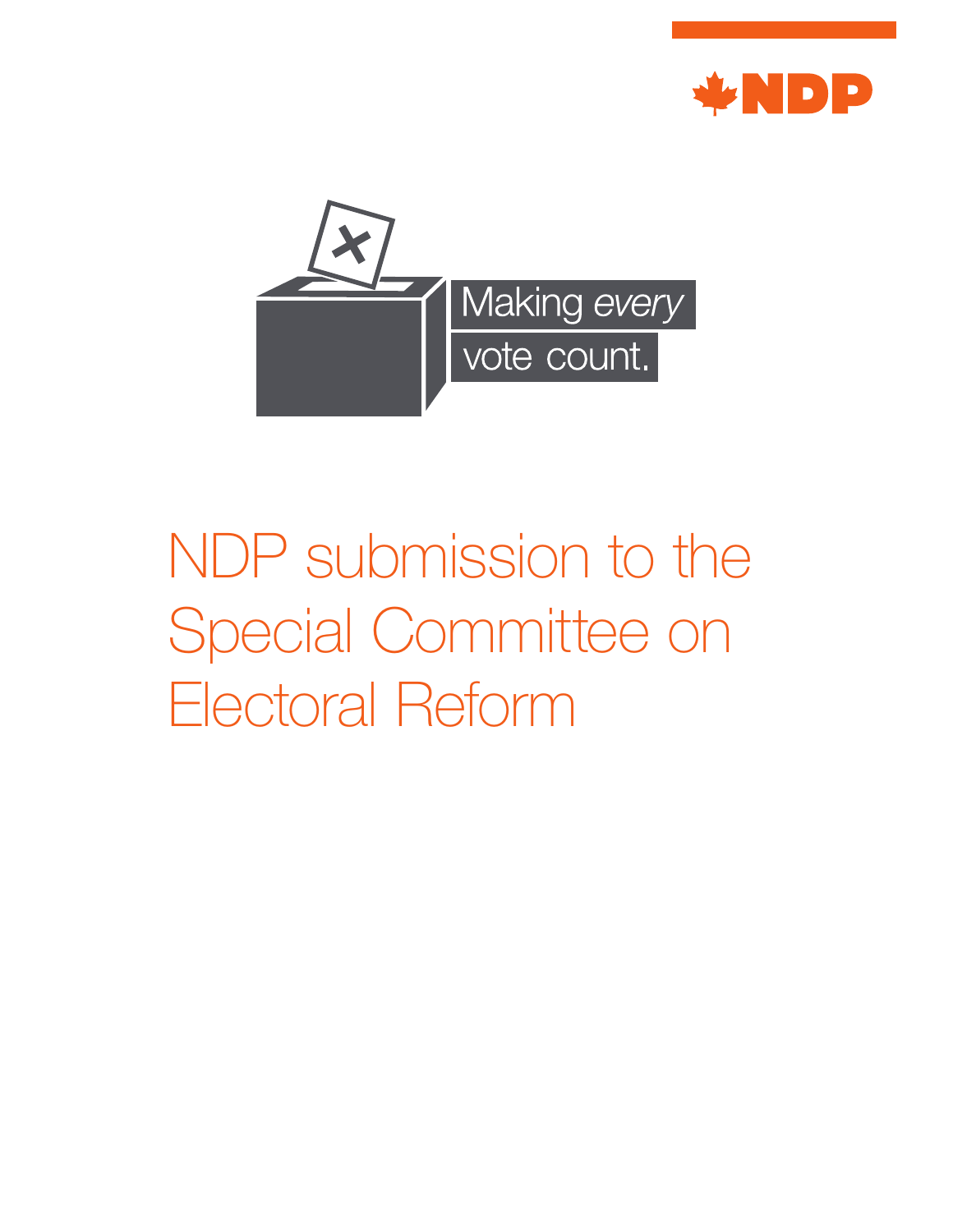## **Introduction**

Over the course of the past four months New Democrat Members of Parliament launched countrywide public consultations on the pressing issue of electoral reform. Our goal was to hear directly from Canadians about how they feel we can make our voting system fairer, and ensure that our elections produce governments that truly reflect what Canadians want. From Rimouski to Port Alberni, and downtown Toronto to remote Atlin, BC, Canadians were eager to be part of this conversation. It seemed that for almost every meeting we held, we had to scramble to find more chairs. We are pleased to present the results of our consultations in this report.

Through town hall meetings, online engagement and mailed surveys, NDP MPs heard from more than 37,000 Canadians about their thoughts on electoral reform, including:



More than 40 town hall events with over 3000 participants



Telephone town halls and online surveys reaching 12,500 people



Over 2600 responses to mail back cards

More than 15,000 signatures on our petition calling for proportional representation

In addition to the proactive efforts made by our MPs to reach out to their communities, thousands more contacted their MPs directly by phone or email to give their support for a fairer, proportional electoral system.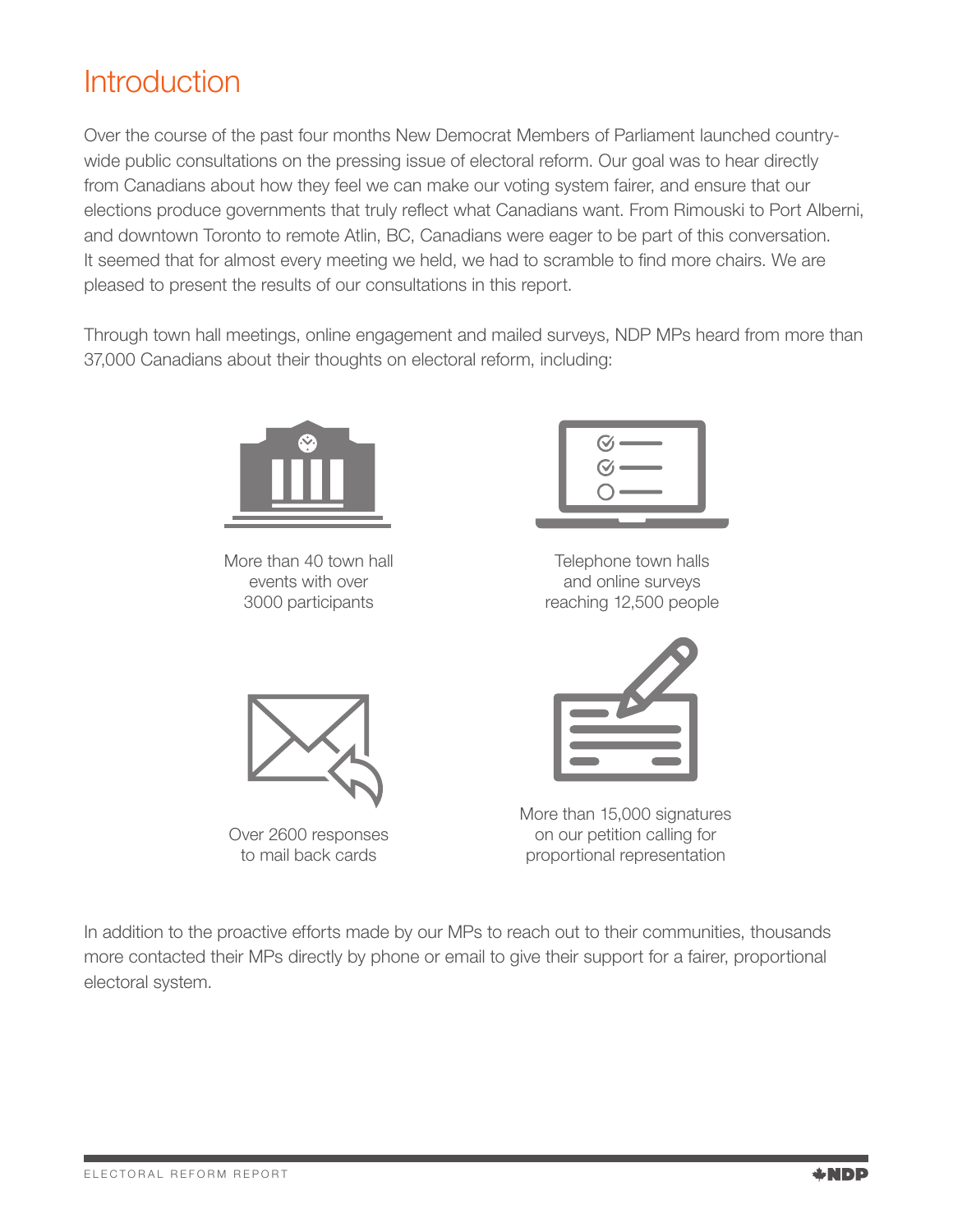## Background: The urgent need to fix our broken system

Across the country Canadians feel their votes are not being counted and their voices not properly reflected in our Parliament. In every round of consultations Canadians repeated this sentiment and it is very clear why they have come to share this belief.

As Minister Monsef herself noted this past May, the first-past-the-post system distorts the will of the electorate. Canada has elected 18 majority governments since the First World War, but only four of them have been elected with more than 50% of the vote - and it has been 32 years since it last happened. Our first-past-the-post electoral system does not work for Canada in the 21<sup>st</sup> century: we are a multi-party nation that is regionally, culturally, and linguistically diverse, yet continuing to elect our parliament using a 19<sup>th</sup> century two-party voting system. This is the political equivalent of the square peg meeting a round hole.

Canadians understand this contradiction on a practical level. In the last election, more than seventeen million Canadians voted, but nine million of those votes - more than half of all votes cast -– were not for winning candidates and so effectively elected no one and were wasted. Majorities have been won in the last two federal elections with less than 40% of the popular vote. The Green Party captured 603,000 votes (3.45% of the total) but only received one seat (0.3% of the total). In the Atlantic provinces, the Conservative Party received more than 19% of votes but didn't get a single seat, while on Vancouver Island, both the Conservatives and Liberals failed to get a single seat with more than a fifth of all votes each.

Canadians have sent us a clear message: they want us to reform our electoral system. Almost twothirds of Canadians voted for parties that promised to abolish first-past-the-post voting in the October 2015 election. Public polling consistently echoes this support, including a recent Abacus survey in which 83% of respondents said that Canada's voting system is in need of reform.

The New Democrat MPs believe the Special Committee on Electoral Reform has both the public mandate and the responsibility to recommend changes that will resolve the unfair distortions that plague our centuries-old electoral system. Throughout our consultations Canadians expressed their hope that this committee will succeed in this important work; and that they expect the government to keep its promise that 2015 was the last election under the old system.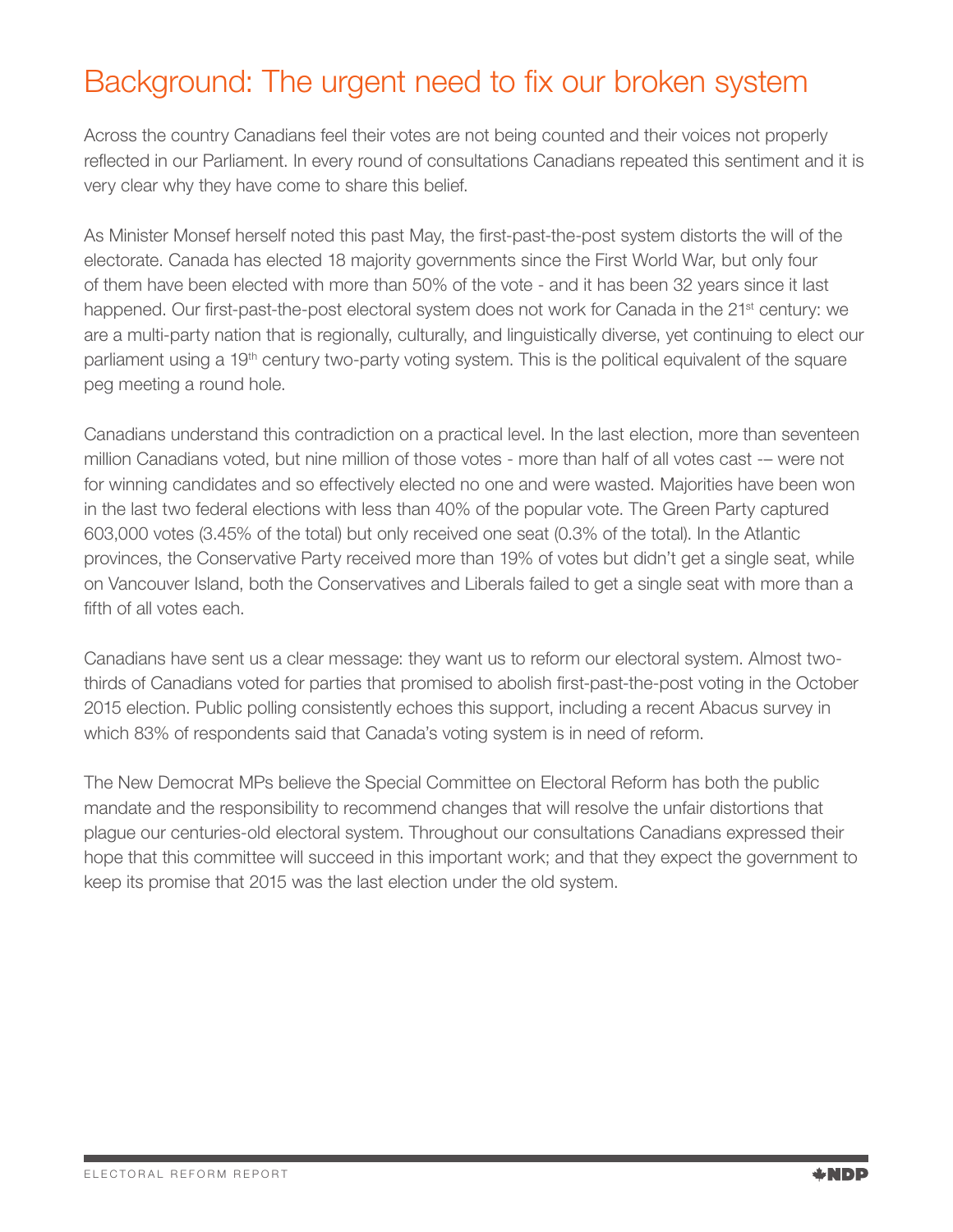### Distortions in the results of the last two federal elections under a first past the post system

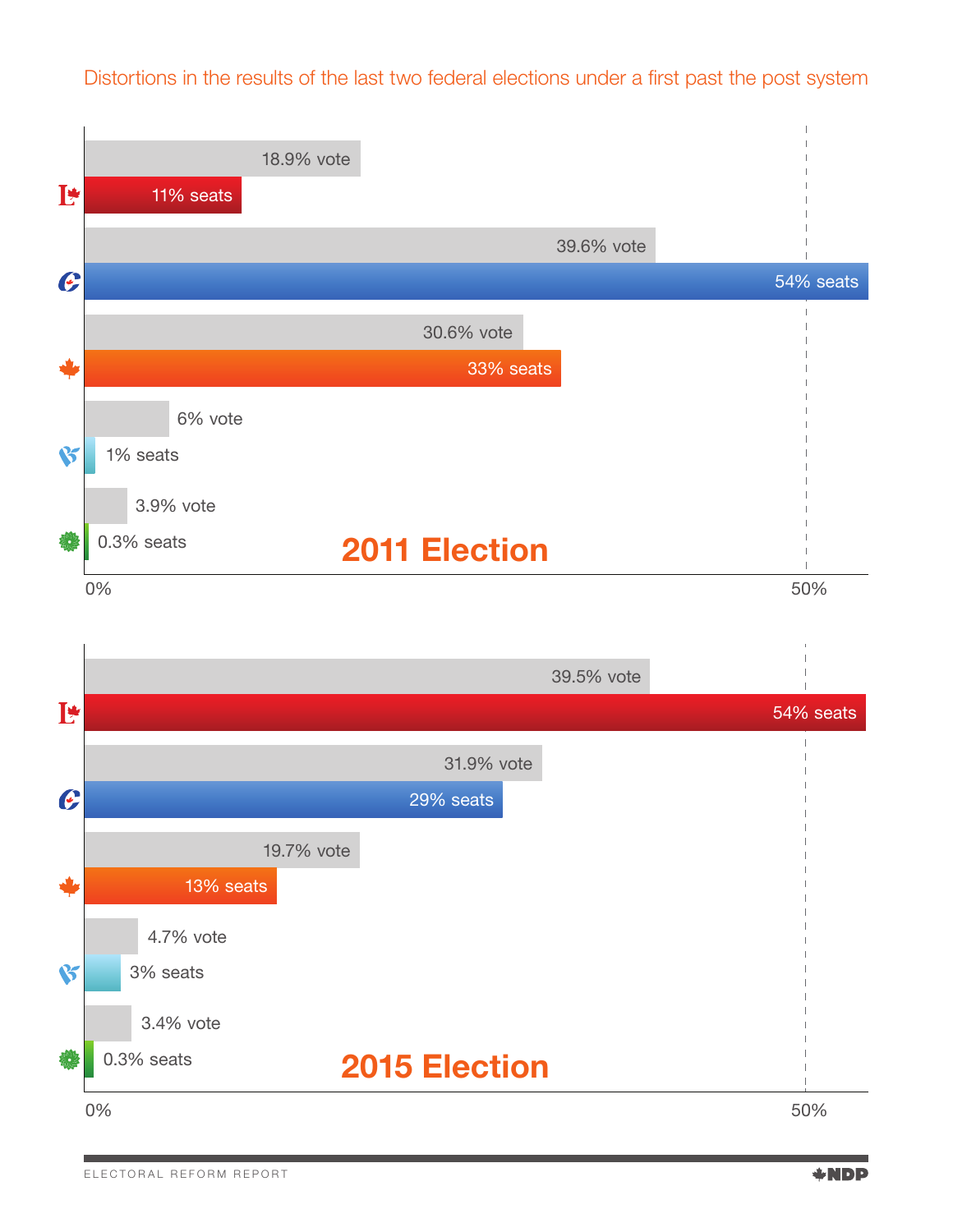## Results of public consultations: Canadians want proportional representation

As requested by the Special Committee on Electoral Reform, NDP MPs held numerous consultations on electoral reform. At each town hall, citizens were asked to give their opinion on a series of questions on the principles proposed by the Special Committee. Participants had the opportunity to express their points of view and raise their questions throughout each session.

The following are the key conclusions that we drew from these consultations:



#### Canadians are overwhelmingly in favour of the principle of proportionality



84.3% of participants agreed or strongly agreed with the following statement: "A party's seats in Parliament should reflect the percentage of votes they received."

Canadians want a voting system that meets their expectations of fairness and for the vast majority that means making the number of seats closely match the popular vote a party receives.

Canadians want their votes to count. Proportionality would ensure that the number of seats that a party has in Parliament reflects the percentage of votes it obtained. It would also ensure that if someone's chosen candidate is not elected, their votes still count towards the broader makeup of Parliament, rather than simply being thrown out. Many citizens don't feel their vote counted or don't feel represented by the makeup of their government. They believe proportional voting would address these problems.



#### Canadians want local representation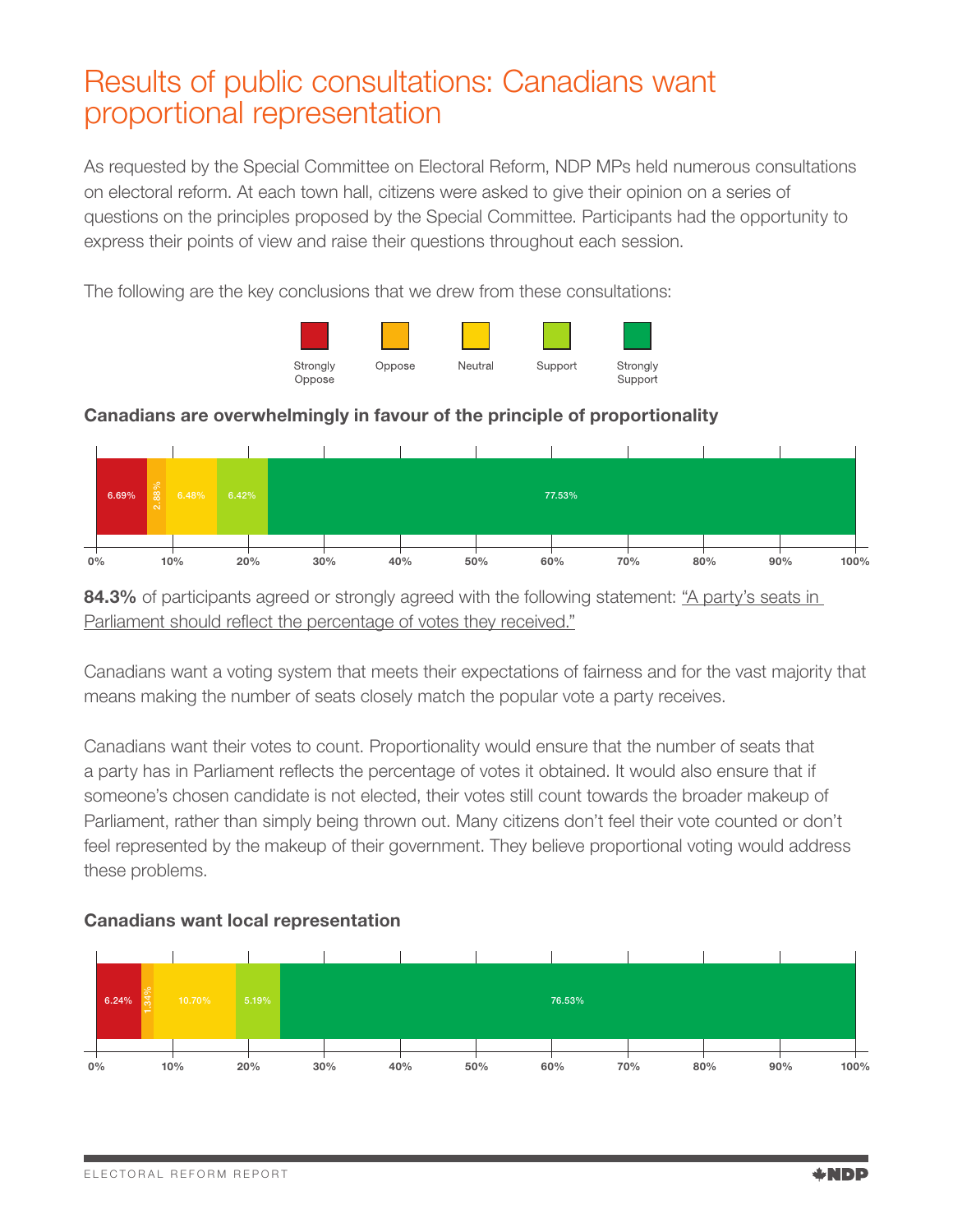81.7% of participants agreed or strongly agreed with the following statement: "Having a local representative is important to me."

Even if they don't often visit their MP's office, participants showed a strong attachment to the person that represents their community. They like knowing the MP who will act as their voice in Parliament, whether it's to simply to tell them if they're doing a good job or to share their opinions on issues that are important to them. They also value the services offered by their local MP office. The message is clear: participants want to maintain the local connection to their Member of Parliament.



Canadians think it is important for parties to work together to choose a new electoral system

79.1% of participants agreed or strongly agreed with the following statement: "Working collaboratively and having cross-party support for a new system is vital." They also told us they were tired of partisan behaviour and the lack of collaboration that persists in our politics. They want all parties to work together to find a new electoral system that reflects the many realities of Canadians.

## Additional issues raised

The committee also asked Members of Parliament to consider online voting and mandatory voting. In addition, New Democrats also polled their constituents on their views about lowering the voting age, and increasing the representation of women and people from diverse backgrounds in Parliament.





Over 66% of respondents said that increasing the representation of women and people from diverse backgrounds should be a priority of our new voting system. Canadians believe our national institutions should reflect the country they represent. Our current House of Commons is only 26% women, and Canada currently ranks 64th in the world when it comes to gender parity in parliament - it's time for this to change.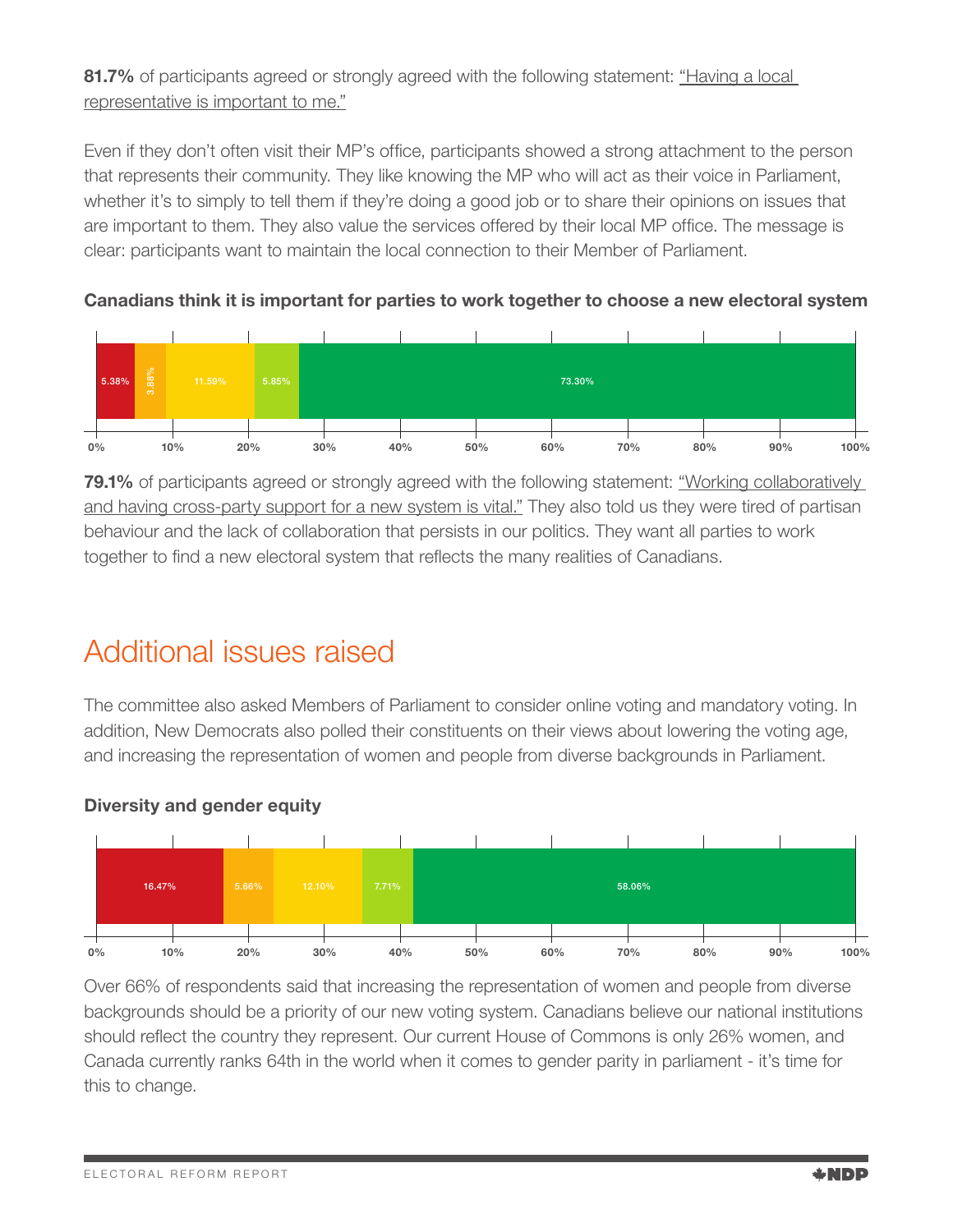#### Lowering the voting age



There appears to be less consensus on this issue, as 34% of respondents said they would support lowering the voting age to 16 years old, while 49% think now isn't the time.

**Mandatory voting.** Canadians seem divided on the issue of mandatory voting. They view democratic participation as an important duty and want to see higher levels of engagement between and during elections. They are also apprehensive about the government compelling their fellow citizens to vote. It was suggested by many that, rather than fine those who do not vote as is the case in Australia, the government might consider incentivizing Canadians to vote, rather than punishing them for not voting, by offering a small tax credit for those who do cast their ballot.

**Online voting.** Being able to vote electronically could potentially allow many more Canadians to cast a ballot on election day, including Canadians overseas, in medical care, in remote areas, or those living with disabilities. However, respondents were also reluctant to embrace electronic voting due to concerns about the potential for systems to crash, or be hacked by those seeking to distort the outcome of an election.

**Canadians want a legitimate process.** During our consultations, Canadians were also clear that they want the electoral reform process to be fair and legitimate. People expressed frustration with the Conservatives' unilateral changes to the *Elections Act* during the last Parliament and said they don't want to see the government use its majority of seats to rig the system for its own benefit. When it came to how to ensure legitimacy and fairness, responses varied between expanded consultations, requiring multi-party support, and potentially a referendum before adoption or after two or more elections. Canadians want change to make the system fairer and they want the process of making the change to be fair as well.